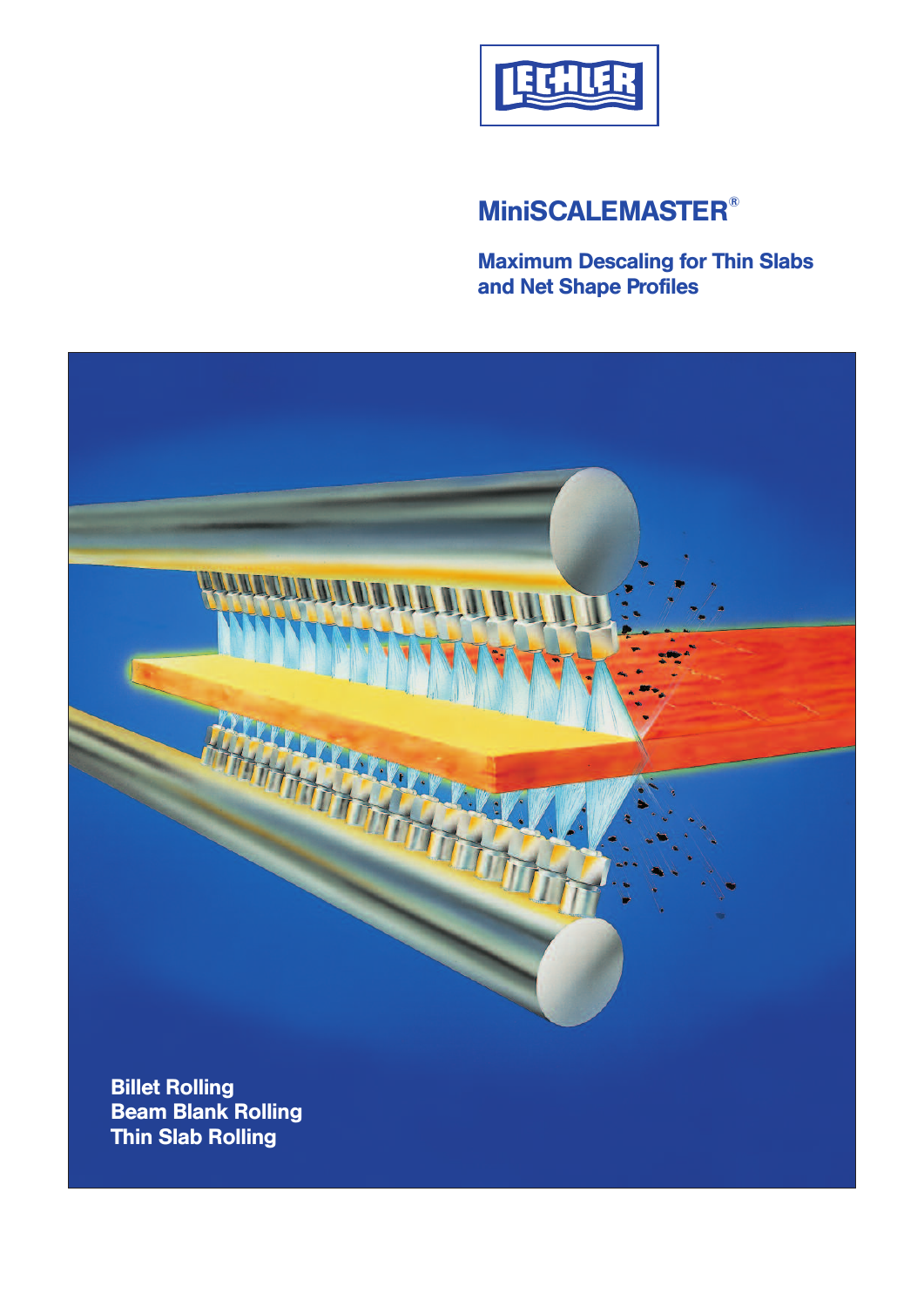### **MiniSCALEMASTER® Small Nozzle – High Impact**

New casting processes demand a new descaling approach. Thinner slabs and smaller cross sections need the most effective descaling with the least water to prevent overcooling. Now the leader in descaling technology has a better way.

MiniSCALEMASTER<sup>®</sup>, packs full sized power into the most compact package available. You can ensure complete descaling and the best surface finish your mill can produce every time. With the small holder and low profile, you can tuck a header into the tightest roll stands where you thought you would never have room. The MiniSCALEMASTER® is no mini performer. It uses the same orifice designs as its bigger brothers and can withstand the same pressures of our standard products. MiniSCALEMASTER® : perfect desaling of thin slabs, beams and billets.



Descaler in front of a rolling mill of a thin slab casting mill





Beam partially descaled Three-dimensional representation of jet impact distribution

### **Small headers fit into tight spaces between stands**

- Possibility of short spray distances, thus savings of water and/or energy
- $\blacksquare$  Large flow rate selection for total liquid control
- Broad operating pressure range to meet varying production needs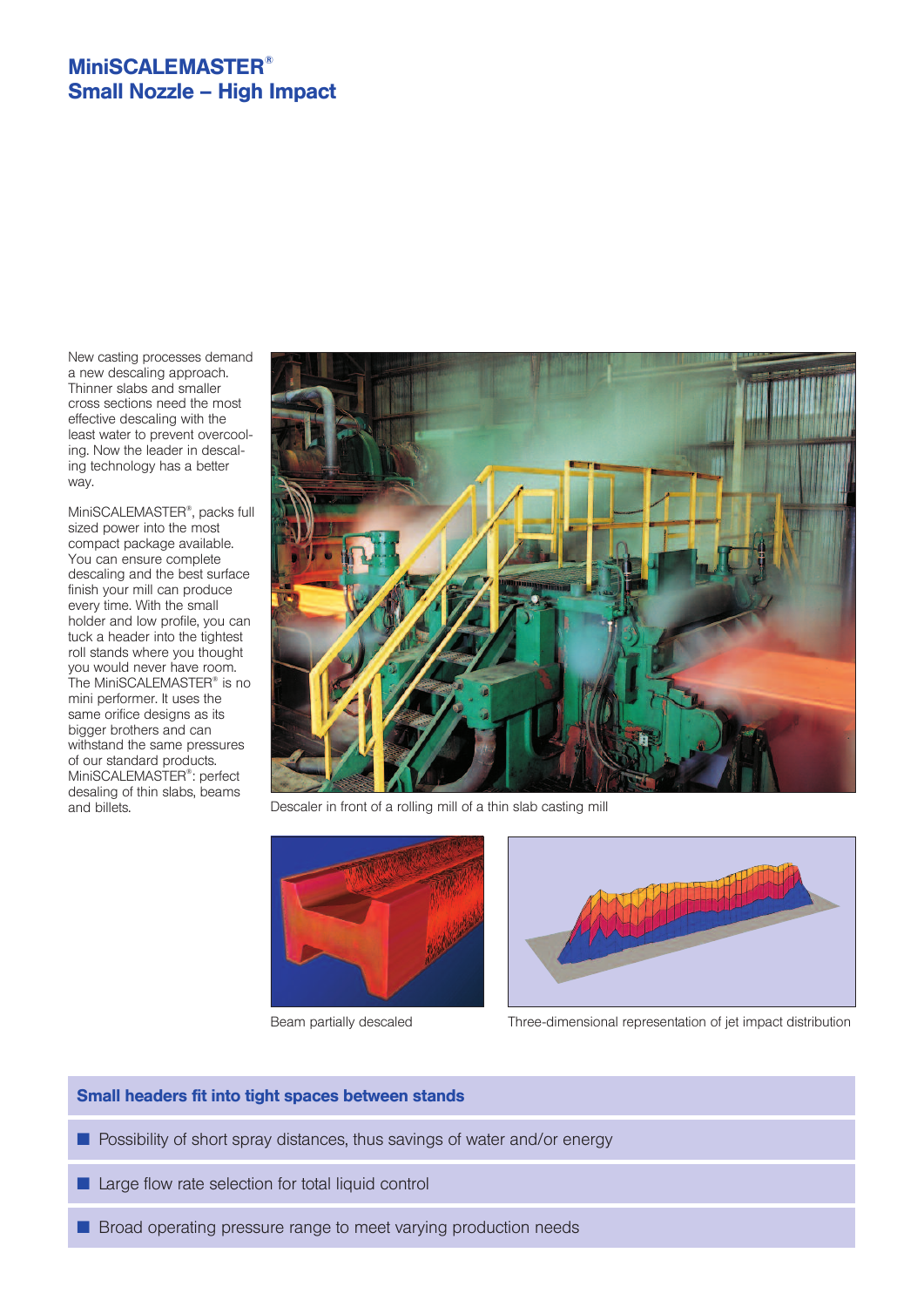### **MiniSCALEMASTER® Minimum Cost Descaling**



#### **Jet length (A), jet width (B,C), over lapping (D), nozzle distance (E) with vertical spray height (h2), angle of inclination (**β**) and nozzle spray angle (**α**)**

| <b>Vertical</b>        | Angle of                             |                       | Nominal Nozzle spray angle $\alpha$ at p = 150 bar |                |                          |    |                       |                |                          |    |                       |                          |                 |    |                       |                |      |  |
|------------------------|--------------------------------------|-----------------------|----------------------------------------------------|----------------|--------------------------|----|-----------------------|----------------|--------------------------|----|-----------------------|--------------------------|-----------------|----|-----------------------|----------------|------|--|
| spray<br>height        | inclination <br>$\beta = 15^{\circ}$ | $\alpha = 22^{\circ}$ |                                                    |                |                          |    | $\alpha = 26^{\circ}$ |                |                          |    | $\alpha = 30^{\circ}$ |                          |                 |    | $\alpha = 40^{\circ}$ |                |      |  |
| h <sub>2</sub><br>[mm] | A<br><b>Imm1</b>                     | B                     | C                                                  | D              | Е                        | B  | C                     | D              | Е                        | B  | $\mathbf{C}$          | D                        | Е               | B  | C                     | D              | Е    |  |
| 50                     | 52                                   | 28                    | 27                                                 |                | $\overline{\phantom{a}}$ | 34 | 32.6                  |                | $\overline{\phantom{a}}$ | 38 | 36.9                  | $\overline{\phantom{a}}$ |                 | 50 | 47.8                  | 4              | 43.8 |  |
| 60                     | 62                                   | 33                    | 31.9                                               |                | $\overline{\phantom{a}}$ | 40 | 38.1                  | $\overline{4}$ | 34.11                    | 45 | 43.3                  | $\overline{4}$           | $ 39.31\rangle$ | 58 | 56.2                  | $\overline{4}$ | 52.2 |  |
| 70                     | 72                                   | 38                    | 36.5                                               |                | ٠                        | 45 | 43.4                  | 4              | 39.41)                   | 51 | 49.4                  | $\overline{4}$           | 45.4            | 67 | 64.4                  | $\overline{4}$ | 60.4 |  |
| 75                     | 78                                   | 40                    | 38.8                                               | $\overline{4}$ | $34.8^{1}$               | 48 | 45.9                  | $\overline{4}$ | 41.91                    | 54 | 52.3                  | $\overline{4}$           | 48.3            | 71 | 68.3                  | $\overline{4}$ | 64.3 |  |
| 80                     | 83                                   | 43                    | 41.1                                               | $\overline{4}$ | $37.1^{1}$               | 50 | 48.4                  | 4              | 44.4                     | 57 | 55.2                  | $\overline{4}$           | 51.2            | 75 | 72.2                  | 4              | 68.2 |  |
| 90                     | 93                                   | 47                    | 45.5                                               | $\overline{4}$ | 41.51                    | 55 | 53.1                  | $\overline{4}$ | 49.1                     | 63 | 60.9                  | $\overline{4}$           | 56.9            | 83 | 79.8                  | $\overline{4}$ | 75.8 |  |
| 100                    | 104                                  | 52                    | 49.8                                               | 5              | 44.8                     | 60 | 57.7                  | 5              | 52.7                     | 69 | 66.3                  | 5                        | 61.3            | 90 | 87.2                  | 5              | 82.2 |  |



2

Cross section of nozzle

#### **Explanation of the table**

#### **1. Spray width:**

The convergence of the spray is considered in the listed values.

#### **2. Tolerances**

**of the spray angles:** + 3° at  $\alpha$  = 22°, 26° and 30°,  $+5^{\circ}$  at  $\alpha = 40^{\circ}$ . Therefore  $C + D$  are minimum values.

1) only with hexagon socket nut